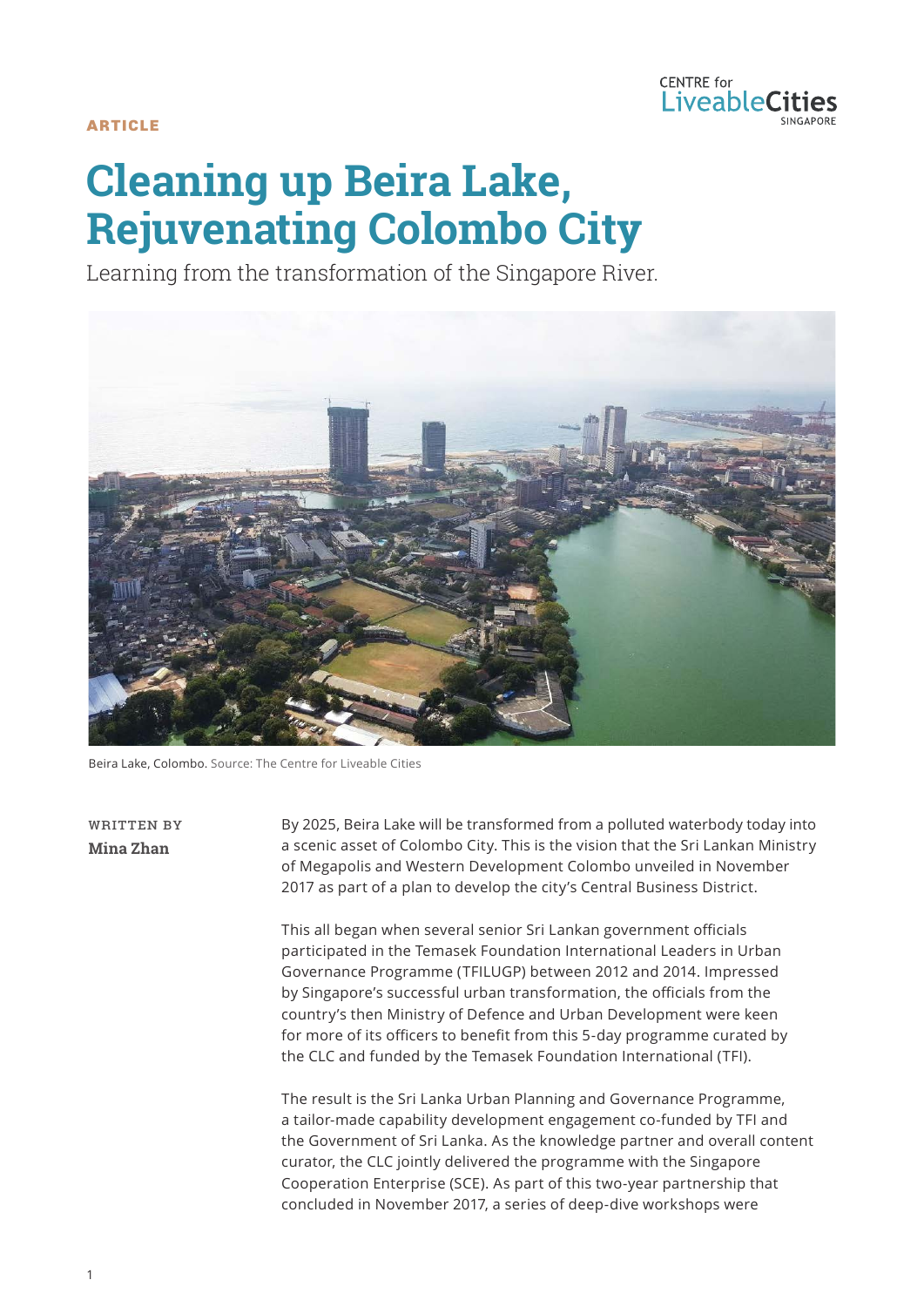

Deep-dive workshop discussions and site visits in Colombo. Source: The Centre for Liveable Cities

conducted for over 200 officials from Sri Lanka's various ministries, agencies and municipal councils to enhance their capacities, particularly in the areas of Master Plan Review & Government Land Sales, Water Infrastructure & Greening, and Housing Design and Community Building.

### **Beira Lake Transformation Project**

The opportunity to regenerate the prime area around Beira Lake in downtown Colombo came about during the programme as participants were encouraged to explore how key lessons learnt could be applied to address the actual urban challenges that they faced on ground. Similar to Beira Lake, the Singapore River used to be heavily polluted until the 1980s when it was transformed to a clean and beautiful waterway through a whole-of-government effort. The CLC team felt that Singapore's experiences in successfully regenerating its river — once lined with squatters, street hawkers and small businesses that directly discharged their wastes into the river — could be useful to the Sri Lanka government in planning for an exciting new future for Beira Lake and its vicinity. This became a case study project for the programme after Sri Lankan Prime Minister Hon. Ranil Wickremesinghe visited the Singapore River in July 2016 and supported the idea of sending a core team of Sri Lankan officials to Singapore for a workshop.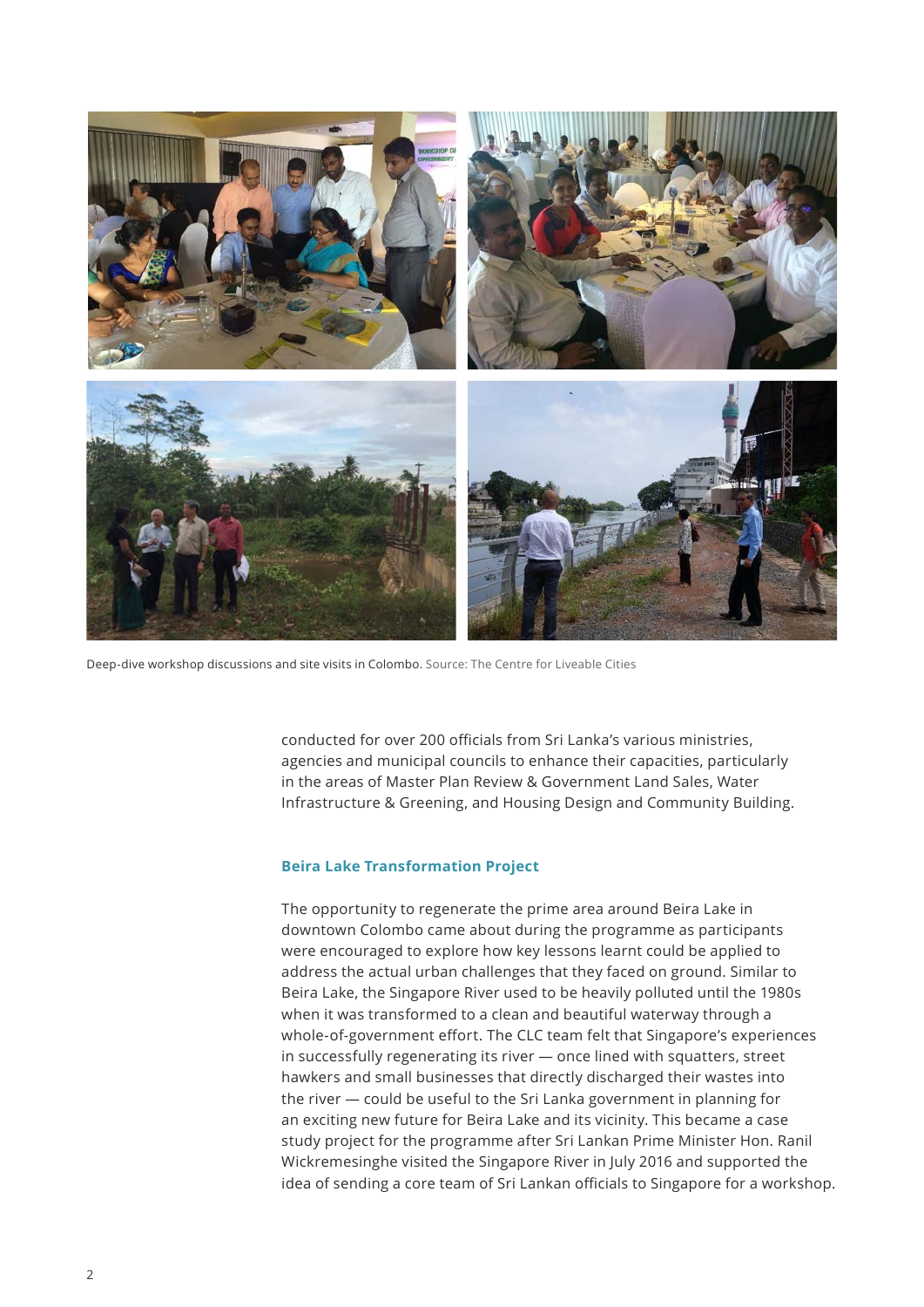The five-day workshop resulted in detailed plans and strategies for three key action areas, namely cleaning, planning and execution, and these were presented as key outcomes to Sri Lanka's Minister of Megapolis and Western Development, Hon. Champika Ranawaka.



The Centre for Liveable Cities' Executive Director, Khoo Teng Chye (in pink), accompanied Sri Lankan Prime Minister Hon. Ranil Wickremesingh (in blue) on a Singapore River tour in July 2016. Source: The Centre for Liveable Cities

Between 5 to 9 September 2016, over 30 Sri Lankan officials represented by key stakeholder agencies in the planning, transport, environment and housing sectors attended a leadership workshop guided by urban pioneers and experts from Singapore. They participated in an extensive visioning and planning exercise, which facilitated closer collaboration amongst representing agencies and introduced participants to planning and developing urban systems holistically when tackling complex and interdisciplinary challenges. The five-day workshop resulted in detailed plans and strategies for three key action areas, namely cleaning, planning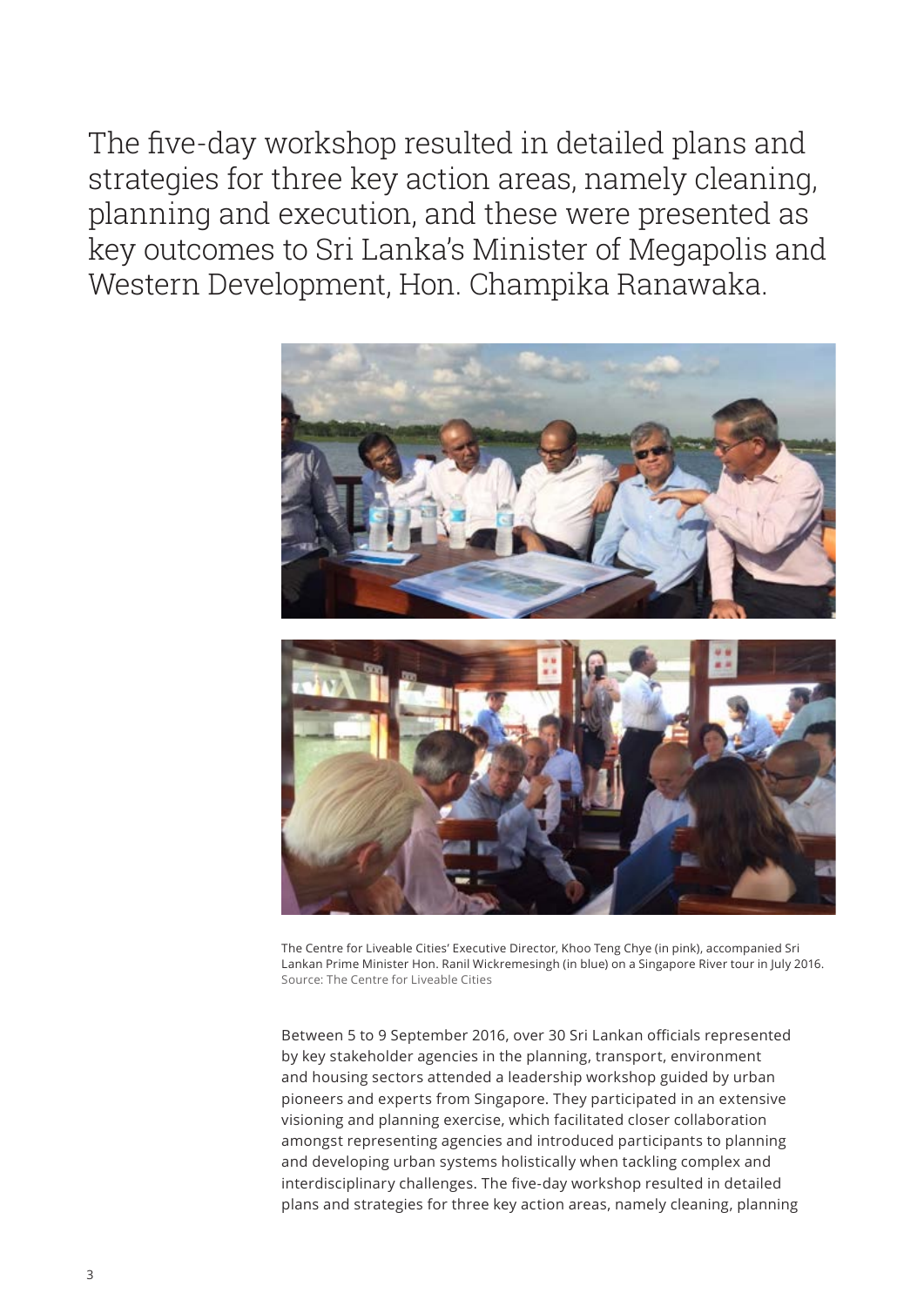

Workshops and site visits were conducted during the Sri Lanka Urban Planning and Governance Programme – Leadership Workshop in Singapore from 5 to 9 September 2016. Source: The Centre for Liveable Cities

and execution, and these were presented as key outcomes to Sri Lanka's Minister of Megapolis and Western Development, Hon. Champika Ranawaka. These plans and strategies were fine-tuned by the Sri Lankan project teams with the guidance of experts from the CLC over the following months as they prepared for the final launch of the development proposals.

The Beira Lake Intervention Area Development Plan was unveiled on 27 November 2017, in conjunction with the closing workshop of the Sri Lanka Urban Planning and Governance Programme in Colombo.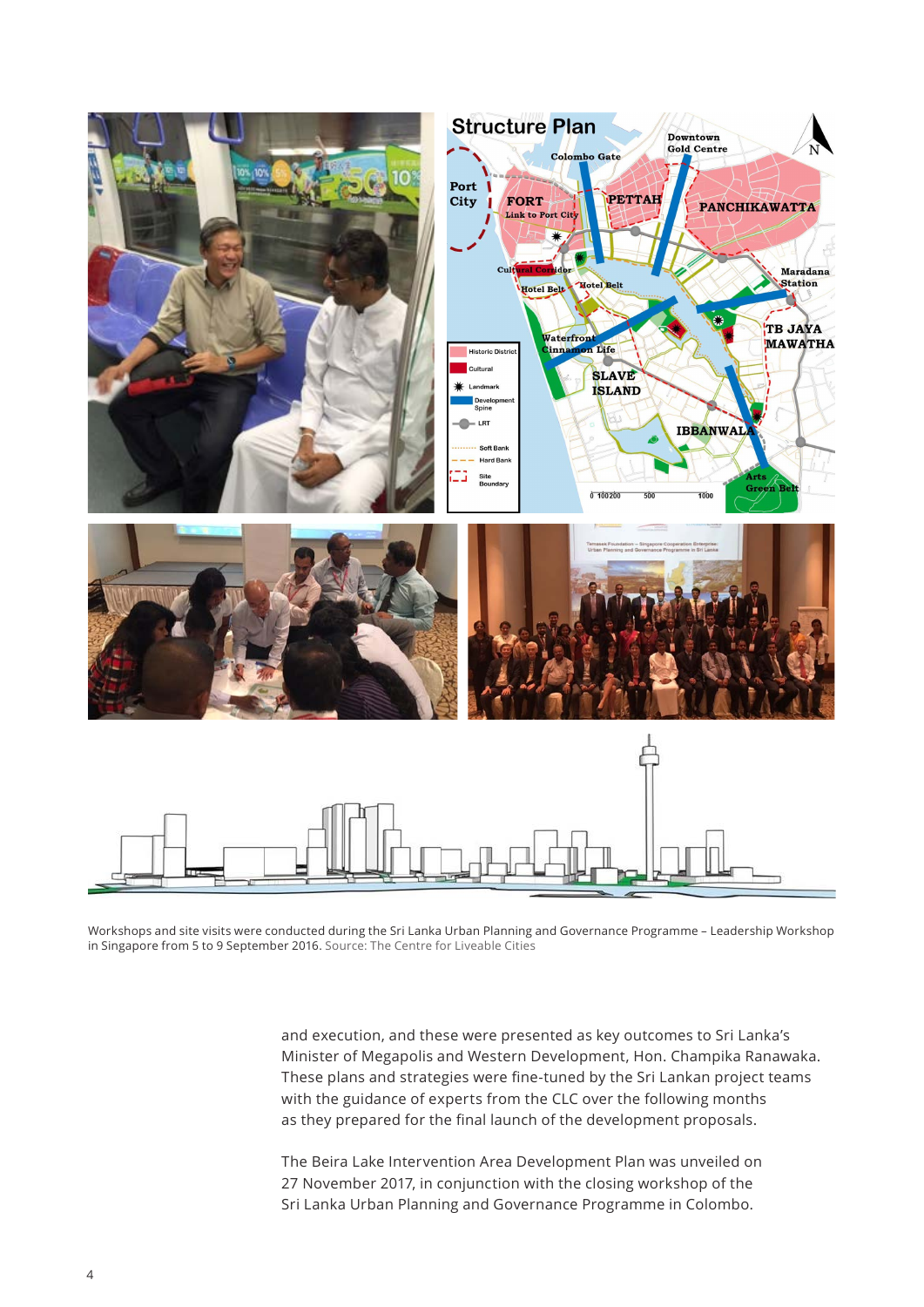

Minister of Megapolis and Western Development Hon. Champika Ranawaka officially launched the Beira Lake Intervention Area Development Plan on 27 November 2017. Source: The Centre for Liveable Cities

The two-year capacity building programme has provided a platform for close cooperation between Singapore and Sri Lanka in supporting the latter in its sustainable urban development agenda.

"The Development Plan that we launch today represents a vital element of the master plan to develop the Central Business District of Colombo," said Minister Ranawaka during the launch. "Nobody sees Beira Lake anymore as an urban backyard or a sink. Instead, everybody appreciates today the enormous potential that it offers in improving the quality of physical infrastructure, improving the natural environment, enhancing the economic value of the properties in the vicinity, and, in the meantime, opening more space for general public to enjoy vistas, relax and entertain."

Much efforts have already made on ground. Almost 400 families living in the under-served area have been resettled. Additional investment is expected to go into the protection of the lake bank and the dredging of east lake. There is also plan to make more land available for development in 2018.

#### © 2018 Centre for Liveable Cities

All rights reserved. No part of this document may be reproduced or transmitted in any form or by any means, electronic, mechanical, photocopying, recording, or otherwise, without prior written permission of the Centre for Liveable Cities.